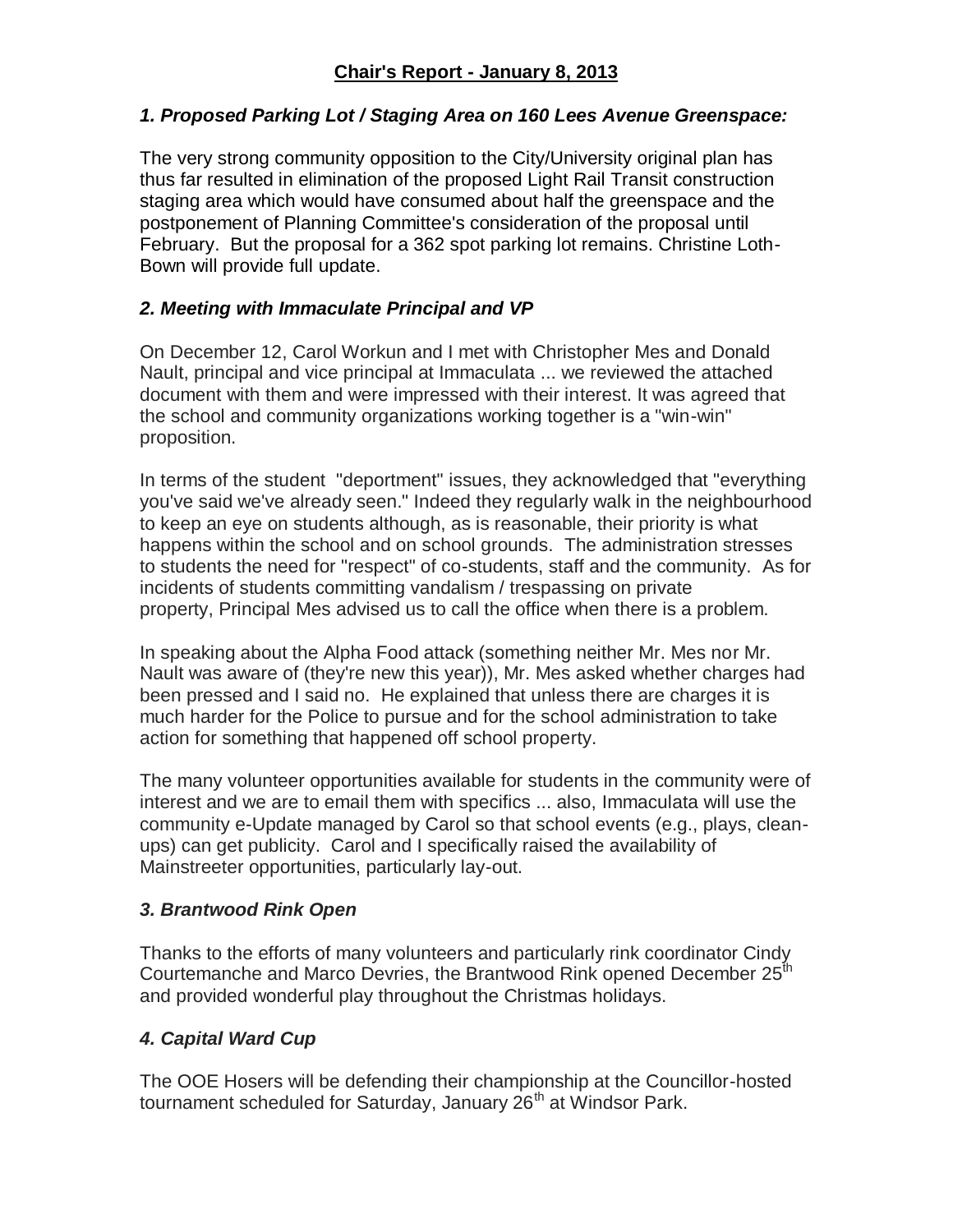#### *5. Resignation of Leslie Kirk / CCC Representative*

Leslie has resigned from the OOECA Board in order to pursue teaching opportunities at uOttawa. Her efforts have been much appreciated, particularly as the OOECA representative on the City Centre Coalition. The CCC consists of 13 different downtown citizen groups and focuses on supporting communityoriented transportation planning that emphasizes walking, cycling, and transit. The next CCC meeting will be Wed, Jan 30th at 7pm. (Location TBA, but usually meets at the Dalhousie Community Centre on Somerset St in Chinatown.) Jan D'Arcy has been a "search committee" to find those interested in replacing Leslie and Jamie Brougham.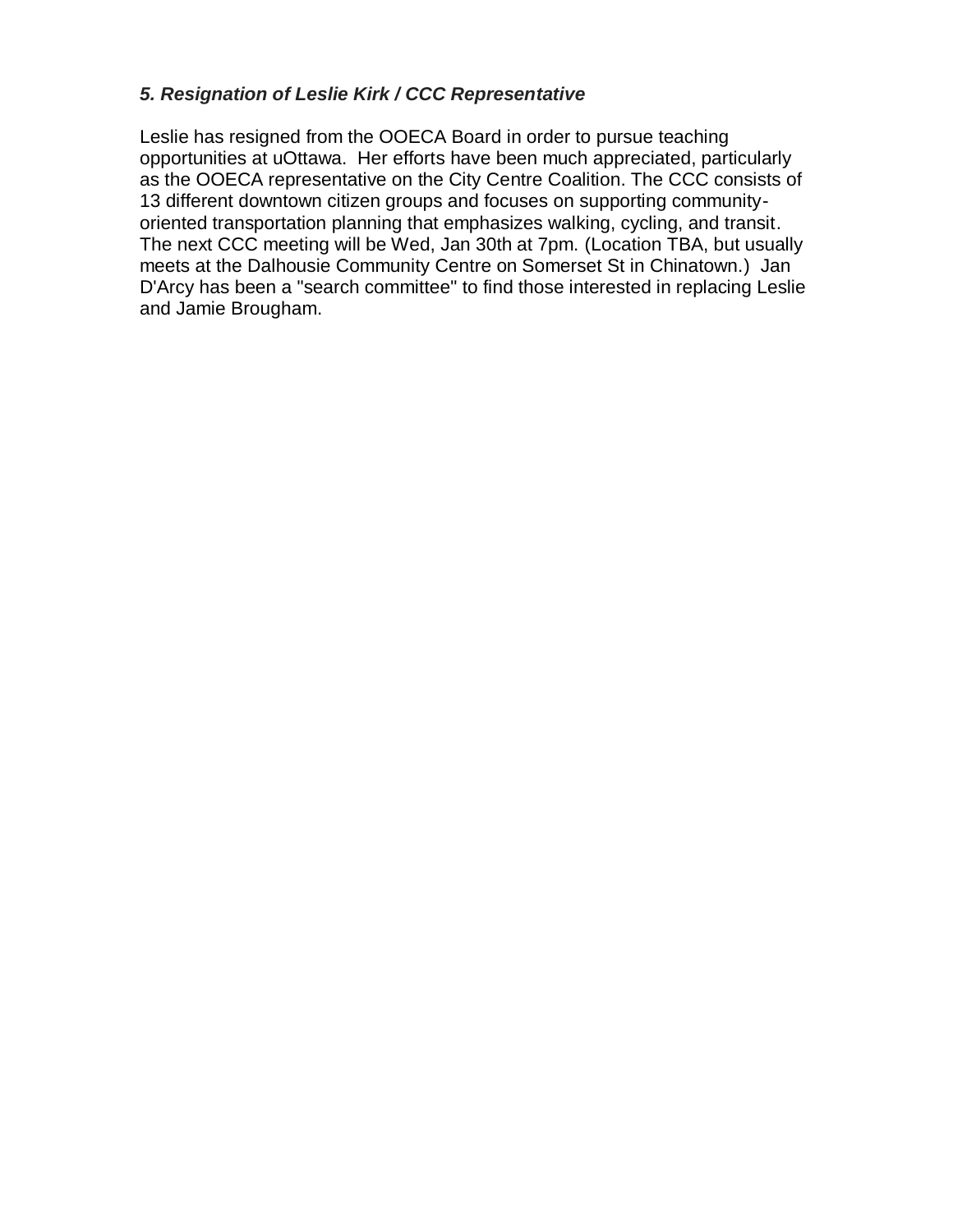Attachment 1 - Meeting with Immaculata Principal / VP

# **OOECA-CAG Meeting with Principal of Immaculata High School**

December 12, 2012

# *Context: OOE, OOECA, CAG, SLOE, etc.*

Importance of School - Immaculata is a very important part of the Old Ottawa East community. It both allows community teenagers to continue their education in OOE and brings lots of teenagers from elsewhere to our community. There is great energy with the school which rubs off to the surrounding community. Also, the "economic" impact on local merchants is high (lunches etc) .

### *Community Projects with Impact on Immaculata*

*Main Street Rebuild* (2014 - 2015) - This project has the potential of transforming the community: wider and safer sidewalks, safe cycling, greener and, we hope, some burying of the hydro wires … but it will cause considerable disruption. We're seeking a "complete street" rebuild, meaning pedestrians and cyclists will be comfortable. As part of the project, Lees may get cycling lanes, making it safer and easier for students to bike from east of the Rideau River to Immaculata.

*Community Design Plan* (approved 2011) - This will greatly increase density along Main and Hawthorne and will see the large-scale development of the institutional lands (Oblates / Sisters). Impact on Mac: increased enrollment.

*Proposed Skateboard Park on Hawthorne* (Ballantyne Park) - Will help to address longstanding requirement for additional recreational facilities for youth. We'd like to engage Mac students in the design / planning process - how can we do this?

*Proposed Canal Footbridge at Clegg-Fifth* - Will provide safer, faster route for Glebe students and other from the west. Immaculata School Council has endorsed but City Council is in no hurry to fund the approved plan.

*Rideau River Nature Trail* ("Western Pathway") - The route (part of a path running from the Russian embassy in Sandy Hill to Carleton University) provides a lovely refuge area (lots of Mac students hang out at various spots, especially at Springhurst Park). Phys Ed classes also use this as one of their running routes.

### *Deportment of Students*

We realize that once students are off the grounds of the high school, a principal has limited ability to control students' behaviour but the conduct of a minority of students does reflect poorly on the school. Examples: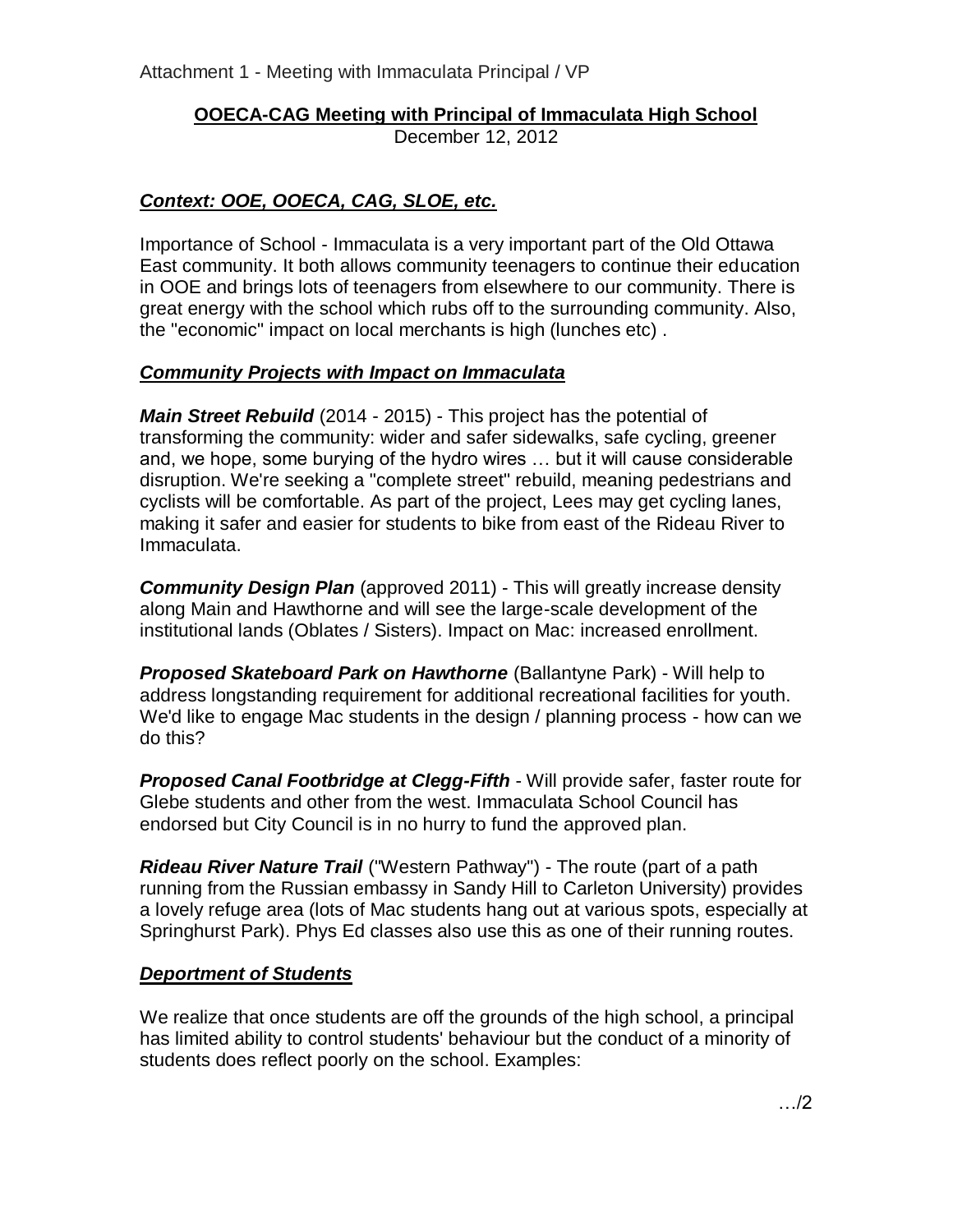*Litter on Main/Echo -* some students throw food garbage / packaging on the road and neighbouring properties. (The occasionally overflowing garbage cans don't help.)

*Sidewalk conduct* - groups of students have, on occasion, made it hard for residents to proceed along unsafe Main Street. "Seems to me that this is simply a matter of 'attitude' and lack of old-fashioned respect and manners," says one resident.

*Treatment of neighbouring and public properties* - students hang out underneath the carports of the first couple of townhouses at the intersection of Evelyn and Main. Says one resident: "This is private property … the hanging out on Evelyn is problematic, especially since often the kids are smoking pot while hanging out there … it is also disrespectful to the homeowners and too close to Lady Evelyn School. Students also hang out at Springhurst Park, which I have no issue with, but not respecting the no smoking bylaw in the park where small children are playing is not acceptable. I'm happy to have them enjoy the picnic tables and park, but they can't make it uncomfortable for the rest of the community."

*Alpha Food Assault* - Early last summer an Immaculata student assaulted the owner of Alpha Food who suffered a serious concussion. The student was temporarily suspended but the owner continues to be seriously affected by the assault. He chose not to lay charges because he didn't want to prolong the ordeal.

*Vandalism* - It's impossible to know what community vandalism / graffiti is the responsibility of Mac students vs. others but we have had lots of examples.

#### *Volunteer Opportunities*

A number of community organizations offer lots of opportunities for students to contribute to the community, help others, develop their skills and abilities and earn volunteer hours. "There are not only opportunities for kids to check off their volunteer hours but also to build a resume with volunteer hours."

*CAG* has numerous opportunities and also offers paid positions for some of its many courses. [More details needed … Q of Main Event as opportunity for Mac]

*Sustainable Living Ottawa East* allows students to help protect the environment and make Ottawa more sustainable. Examples: Children's Garden, Main farmers Market, Rideau River Nature Trail.